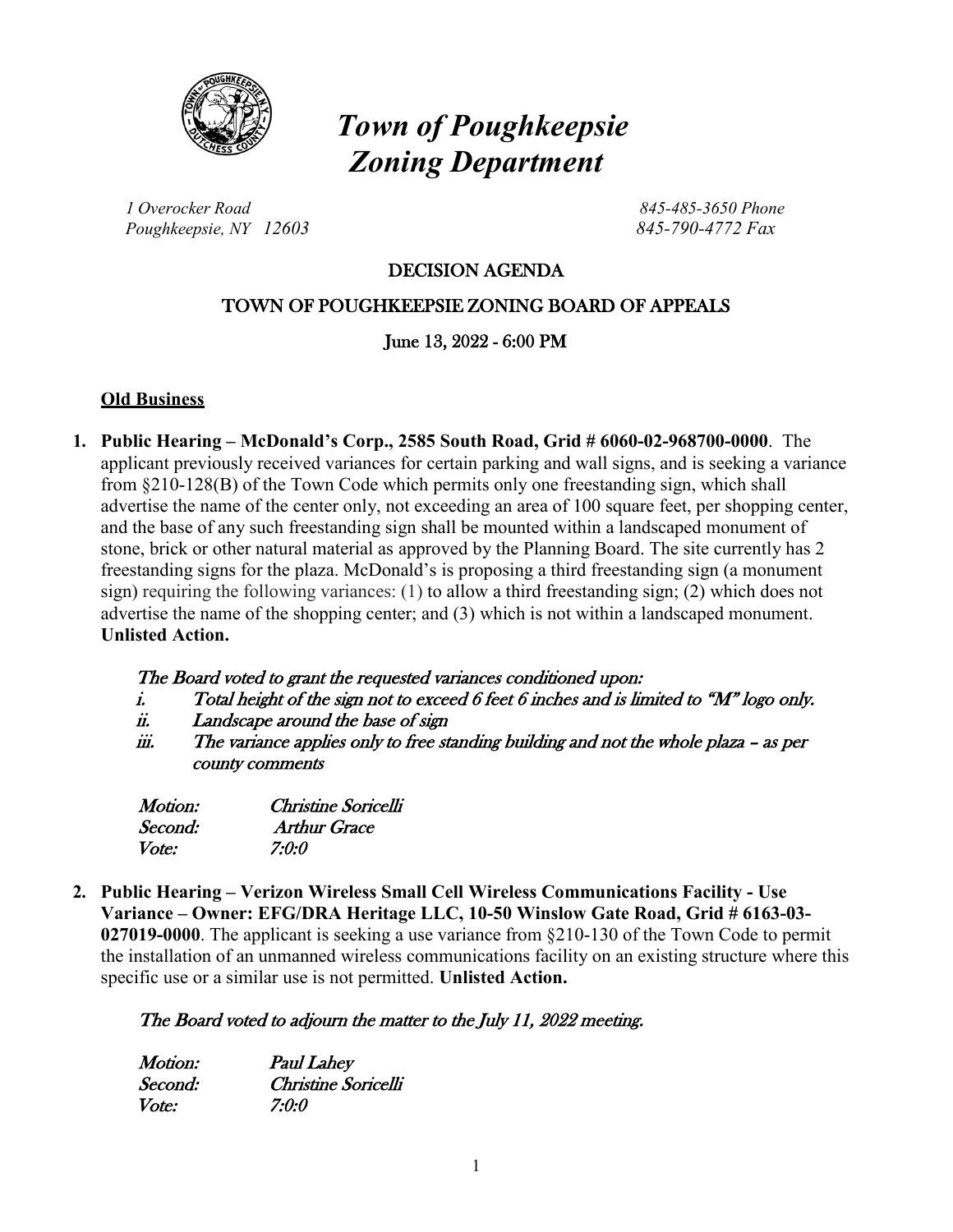#### **New Business**

**3. Public Hearing – Special Use Permit, and Driveway and Pool Variances – Owner: Pasquale Gasperi**ni**, 286 Spackenkill Road, Grid # 6260-03-345328-0000**, Zoned R-20. The applicant was previously granted a special use permit pursuant to §210-74 of the Town Code for a home occupation for a hair and nail salon. However, the scope of the proposed use has changed since the prior application, and the parking area may change based upon the required variances, necessitating a new determination on the special use permit for the hair and nail salon from the ZBA. The app applicant is seeking the following variances: (1) from §210-107(C) to legalize an existing aboveground swimming pool that was constructed 13 feet from the side property line where 15 feet is required, requiring a variance of 2 feet; and (2) from  $\S210-92(0)(1)$ , which mandates that driveways not exceed 15 feet in width, to legalize various expansions of the existing driveway, currently measuring 45 feet at its widest point. **Unlisted Action.**

#### **Pool Variance**

#### The Board voted to grant requested variance.

| Motion:  | Simona Cohen                   |
|----------|--------------------------------|
| Second:  | Christine Soricelli            |
| Recused: | Arthur Grace & Lawrence Slomin |

#### Driveway Variance

The Board voted to grant requested variance.

| Motion:  | <b>Phyllis Capone</b>                     |
|----------|-------------------------------------------|
| Second:  | <b>Paul Lahey</b>                         |
| Recused: | <b>Arthur Grace &amp; Lawrence Slomin</b> |
| Vote:    | 7:0:0                                     |

#### **Special Use Permit**

The Board voted Town of Poughkeepsie Zoning Board of Appeals to be the Lead Agency.

| Motion:  | <b>Paul Lahey</b>              |
|----------|--------------------------------|
| Second:  | Christine Soricelli            |
| Recused: | Arthur Grace & Lawrence Slomin |
| Vote:    | 7:0:0                          |

#### The Board determined that the proposed action would not have an adverse effect on the environment and thereafter issued a negative declaration

| Motion:      | <b>Paul Lahey</b>              |
|--------------|--------------------------------|
| Second:      | Christine Soricelli            |
| Recused:     | Arthur Grace & Lawrence Slomin |
| <i>Vote:</i> | 7:0:0                          |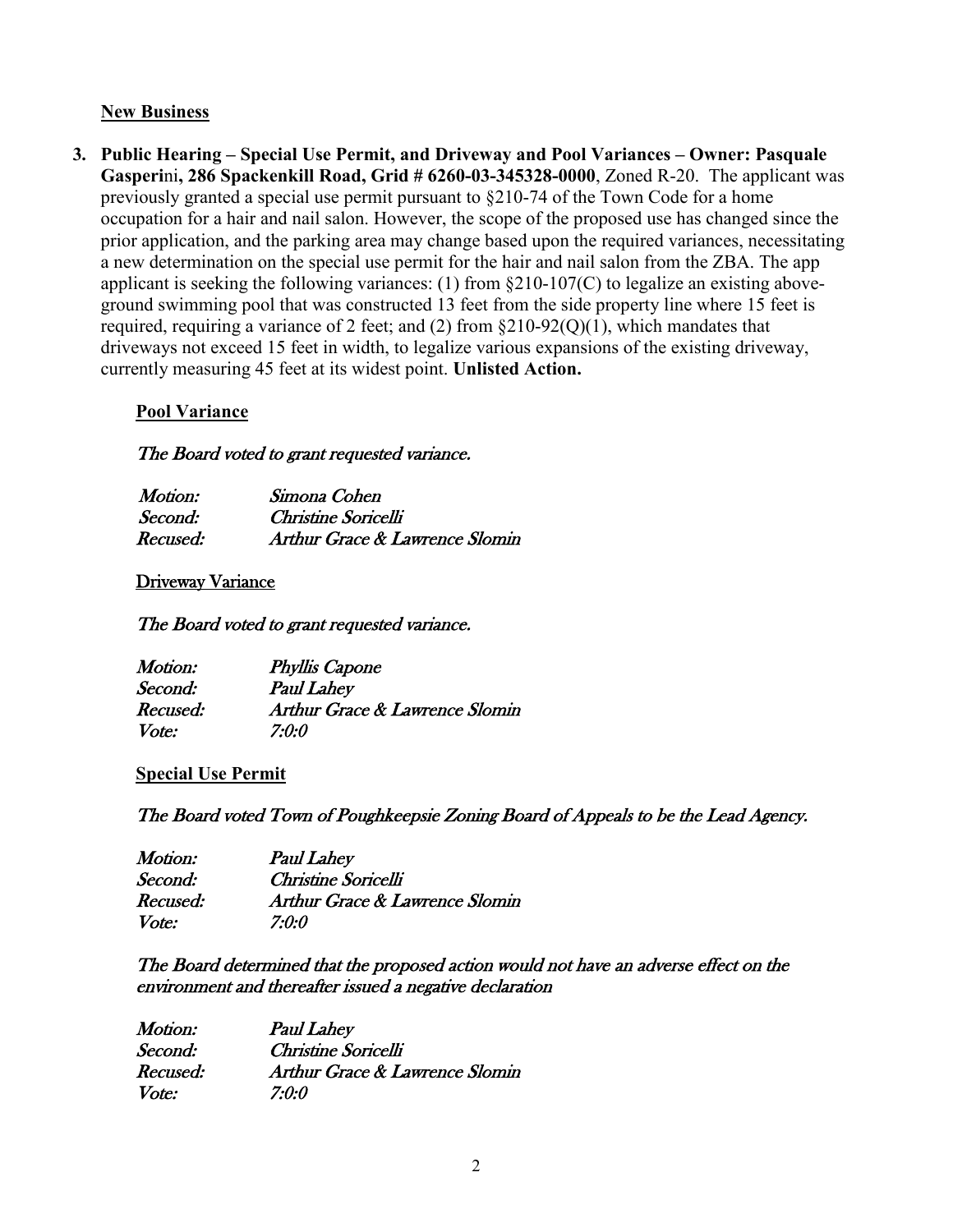The Board voted to grant requested variance conditioned upon:

- i. Hours of salon operations 8 am thru 7 pm
- ii. Operations to be seized until a  $CO$  is issued by the building department

| Motion:  | <b>Tony Gates</b>                         |
|----------|-------------------------------------------|
| Second:  | Christine Soricelli                       |
| Recused: | <b>Arthur Grace &amp; Lawrence Slomin</b> |
| Vote:    | 7:0:0                                     |

**4. Public Hearing – Addition – Owner: Flesland/Poluzzi Trust, 16 Vassar View Road, Grid # 6261-01-248538-0000**, Zoned R-20. The applicant is seeking a variance from §210-16(E) of the Town Code to permit the construction of a rear addition to be located 16 feet from the side lot line where 20 feet is required, requiring a variance of 4 feet**. Type II Action.**

The Board voted to grant the requested 4 feet side yard variance for an addition.

| Motion: | Lawrence Slomin |
|---------|-----------------|
| Second: | Arthur Grace    |
| Vote:   | 7:0:0           |

**5. Public Hearing – Sign – Owner: Schemz LLC, Stacy Lamar, contract vendee (Sadie's Place); Presented by: Day Stokosa Engineering, 22 Fairmont Avenue, Grid # 6161-13-930717-0000**, Zoned ATC. The applicant is seeking variances from  $\S210-125(B)(2)$  of the Town Code which permits one freestanding sign, not to exceed 12 square feet and a maximum height of 12 feet above the finished grade, when the principal structure is set back not less than 20 feet from the front property boundary. Here, the principal structure is not set back 20 feet from the front property line, requiring a variance to permit the freestanding sign. In addition, the freestanding sign is required to be set back a minimum of 10 feet from any highway right-of-way or 35 feet from any highway center line, whichever is greater. The new sign is proposed to be located on the property line, requiring a variance of 10 feet. Note: A variance for the existing sign was granted in 2004 when the property was in the R-M zoning district. The property's zoning district has since changed to ATC. The applicant is required to comply with the current zoning provisions. **Unlisted Action.**

#### The Board voted Town of Poughkeepsie Zoning Board of Appeals to be the Lead Agency.

| Motion:      | <b>Paul Lahey</b>   |
|--------------|---------------------|
| Second:      | <b>Arthur Grace</b> |
| <i>Vote:</i> | 7:0:0               |

The Board determined that the proposed action would not result in any significant adverse environmental impact and therefore issued a Short Environmental Assessment Form – Part 2 Impact Assessment.

| Motion:      | <b>Paul Lahey</b>   |
|--------------|---------------------|
| Second:      | <b>Arthur Grace</b> |
| <i>Vote:</i> | 7:0:0               |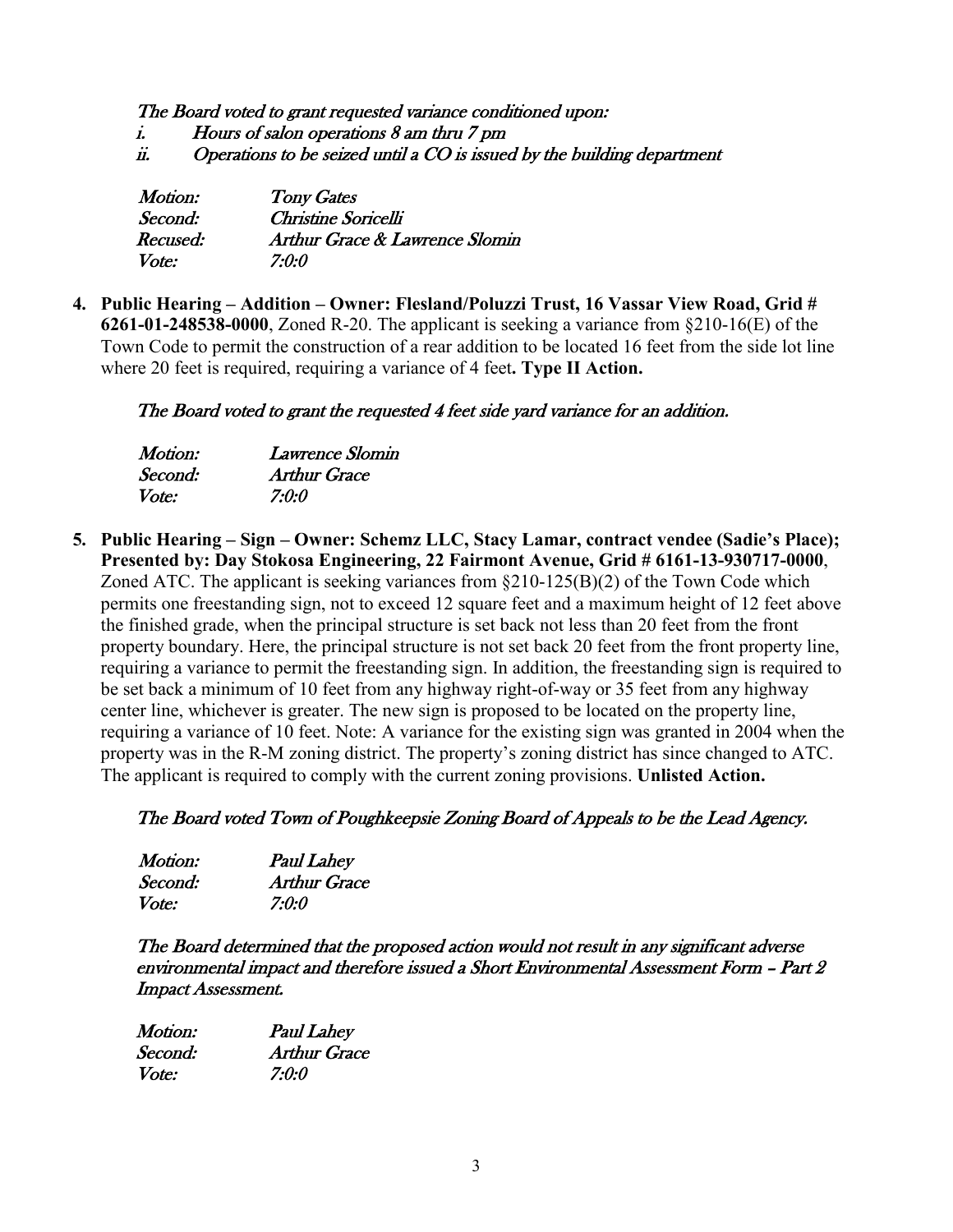#### The Board voted to grant the requested variances.

| Motion:      | Diane Levitt        |
|--------------|---------------------|
| Second:      | <b>Arthur Grace</b> |
| <i>Vote:</i> | 7:0:0               |

**6. Public Hearing – Addition – Owner: Ramon A Baires, Presented by: Mauri Architects, 7 Brady Place, Grid # 6163-19-524171-0000**, Zoned R-20. The applicant is seeking a variance from  $§210-16(E)$  of the Town Code to permit the construction of a rear addition to the house to be located 4 feet, 8 inches from a side property line where 20 feet is required, requiring a variance of 15 feet, 4 inches. The applicant also is proposing front and rear deck extensions on the opposite side of the house that will be 15 feet, 7 inches at the closest point, requiring a variance of 4 feet, 5 inches**. Type II Action.**

#### The Board voted to grant the requested variance.

| Motion: | Christine Soricelli |
|---------|---------------------|
| Second: | Arthur Grace        |
| Vote:   | 7:0:0               |

**7. Public Hearing – Pool – Owners: Christy Havranek and Alexandra Babarina, 6 Mountain View Road, Grid # 6261-01-211828-0000**, Zoned R-20. The applicant is seeking a variance from  $\S210-16(E)$  of the Town Code to permit the construction of an above-ground pool that will be connected to the house by a deck, requiring compliance with the setback for the principal structure, 30 feet. The pool is proposed to be located 8 feet from the property line, requiring a variance of 22 feet**. Type II Action.**

#### The Board voted to grant the requested variance.

| Motion:      | Arthur Grace        |
|--------------|---------------------|
| Second:      | Christine Soricelli |
| <i>Vote:</i> | 7:0:0               |

**8. Public Hearing – Addition – Owner: Pamela Chaisetseree, 4 Vanek Road, Grid # 6260-04- 543060-0000**, Zoned R-20. The applicant is seeking a variance from §210-16(E) of the Town Code to permit the construction of an attached garage to be located 10 feet, five inches from the side lot line where 20 feet is required, requiring a variance of 9 feet, 7 inches, and a variance from §210-48 of the Town Code to legalize an existing shed located 5 feet from the property line where 6 feet is required, requiring a variance of 1 foot**. Type II Action.**

#### The Board voted to grant the requested variances

| Motion:      | <b>Phyllis Capone</b> |
|--------------|-----------------------|
| Second:      | <b>Arthur Grace</b>   |
| <i>Vote:</i> | 7:0:0                 |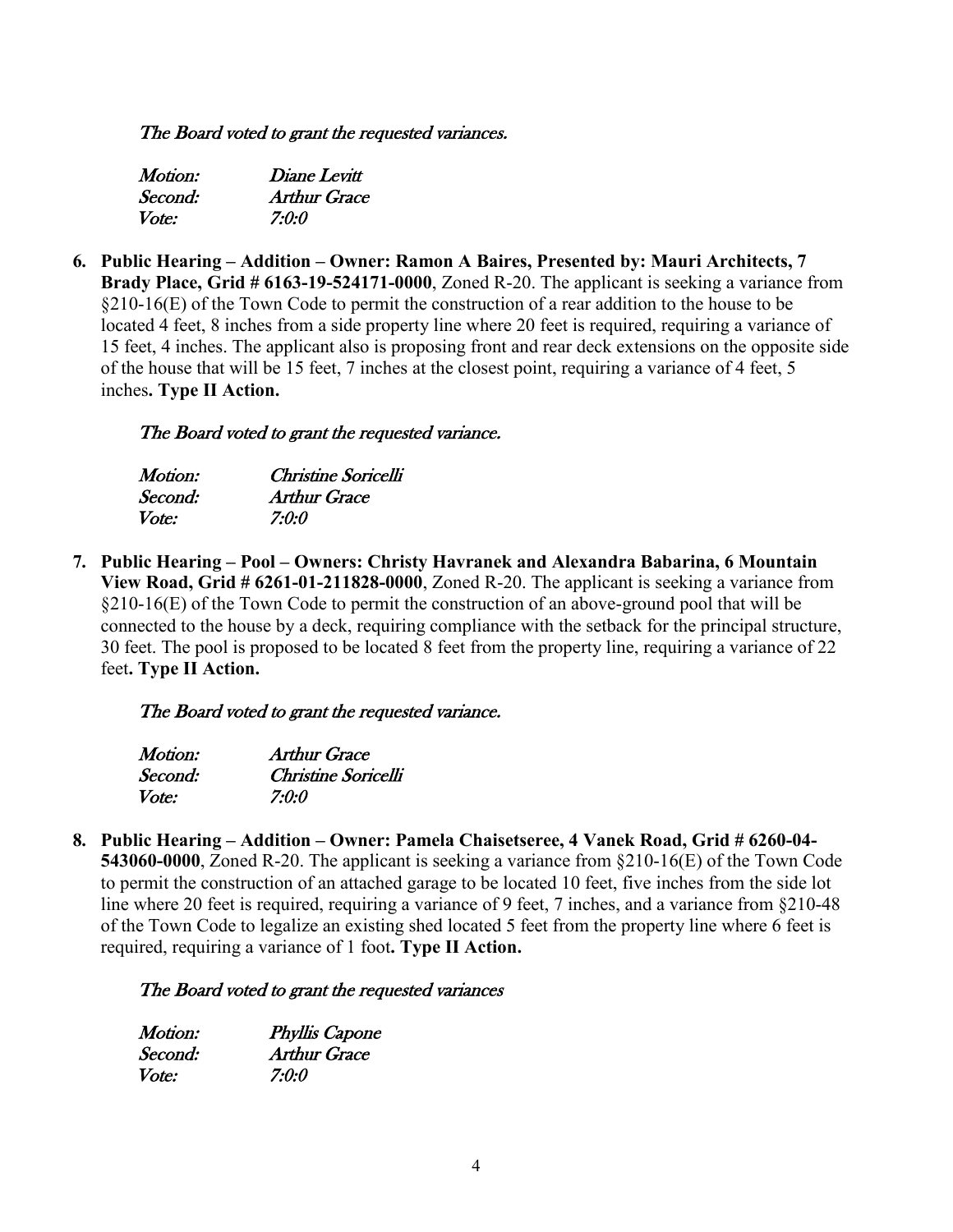**9. Public Hearing – Deck – Owners: Clifford and Alisa Johnson, 70 Woodlawn Ave., Grid # 6162-06-265877-0000**, Zoned R-20. The applicants are seeking a variance from §210-16(E) of the Town Code to permit the construction of an extension to an existing deck to be located 18 feet, 4 inches from one side and 6 feet, 6 inches from the other side, where 20 feet is required for each, requiring a variance of 1 foot, 8 inches and 13 feet, 6 inches respectively. **Type II Action.**

#### The Board voted to grant the requested variances

| <i>Motion:</i> | <b>Tony Gates</b>   |
|----------------|---------------------|
| Second:        | Christine Soricelli |
| Vote:          | 7:0:0               |

**10. Public Hearing – Pool Equipment/Fence – Owner: Evan Kelsay, 20 Earlwood Drive, Grid # 6261-03-125027-0000**, Zoned R-20. The applicants are seeking a variance from §210-107(A) of the Town Code which requires that pools not be located in any required front yard or in front of the permitted principal use, to legalize the placement of pool equipment in a front yard. In addition, the applicants wish to enclose the pool equipment with a 6-foot vinyl fence to match the existing fence, which also would be located within a required front yard, requiring a variance from §210-69 of the Town Code which prohibits fences exceeding 3 1/2 feet in front yards**. Type II Action.**

#### The Board voted to deny the requested variances

| <i>Motion:</i> | Lawrence Slomin |
|----------------|-----------------|
| Second:        | Arthur Grace    |
| Vote:          | 7:0:0           |

**11. Public Hearing – Addition – Owners: Tina and Angel Romero, 736 Dutchess Turnpike, Grid # 6261-01-417934-0000**, Zoned R-20. The applicants are seeking a variance from §210-16(E) of the Town Code to permit the construction of an addition to be located 14 feet, 3 inches from a side property line where 20 feet is required, requiring a variance of 5 feet, 9 inches**. Type II Action.**

#### The Board voted to grant the requested variance

| Motion: | Diane Levitt        |
|---------|---------------------|
| Second: | <b>Arthur Grace</b> |
| Vote:   | 7:0:0               |

**12. Public Hearing – Garage Extension – Owner: Gerald DeFino, 53 Violet Ave., Grid # 6162-10- 482655-0000**, Zoned R-20. The applicant is seeking a variance from §210-48 of the Town Code to permit the construction of an addition to a garage that is located 2 feet from the property line where 10 feet is required, requiring a variance of 8 feet**. Type II Action.**

#### The Board voted to grant the requested variance.

| Motion: | Christine Soricelli |
|---------|---------------------|
| Second: | <b>Arthur Grace</b> |
| Vote:   | 7:0:0               |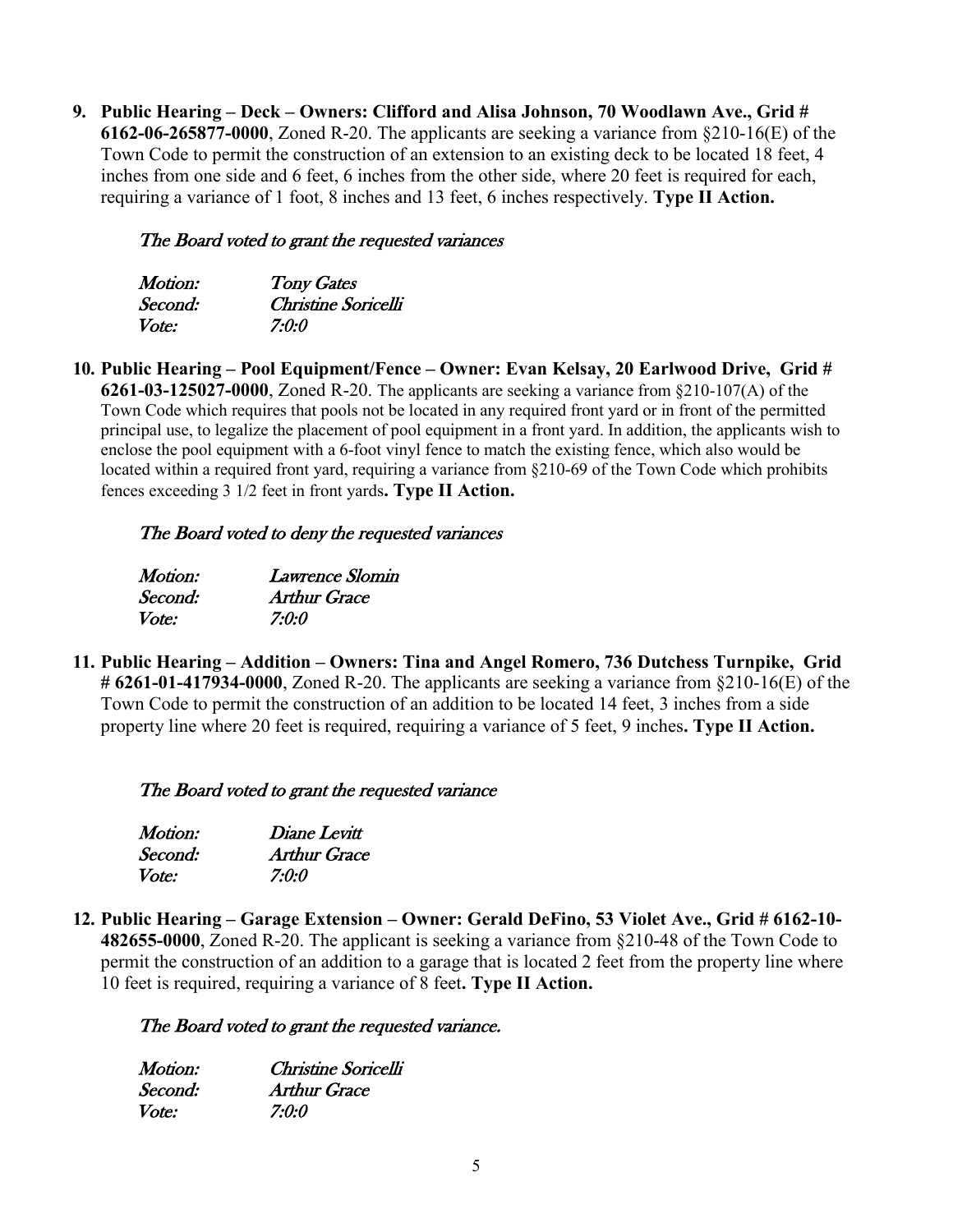**13. Public Hearing – Fence – Owners: Elizabeth and Edward Armstrong, 2 Flamingo Drive, Grid # 6159-01-118703-0000**, Zoned R-20. The applicants are seeking a variance from §210-69 of the Town Code which provides that within required front yards, no fence shall exceed 3 1/2 feet. The applicants wish to repair a pre-existing 6-foot fence that is within a front yard on a corner lot, but which was initially installed without a variance. **Type II Action.**

#### The Board voted to grant the requested variance.

| Motion: | Arthur Grace        |
|---------|---------------------|
| Second: | Christine Soricelli |
| Vote:   | 7:0:0               |

**14. Public Hearing – Front Porch – Owner: Peacock Development LLC, 65 Sunset Ave., Grid # 6162-05-111875-0000**, Zoned R-20. The applicant is seeking a variance from §210-16(E) of the Town Code to legalize a front porch that was rebuilt in 2010 at 28 feet from the front property line where 30 feet is required, requiring a variance of 2 feet. **Type II Action.**

### The Board voted to grant the requested variance.

| <i>Motion:</i> | <b>Phyllis Capone</b> |
|----------------|-----------------------|
| Second:        | Christine Soricelli   |
| <i>Vote:</i>   | 7:0:0                 |

#### **Other Business**

**15.** Lead Agency Request from the Planning Board – All Space Storage Facility Expansion – 100-120 Salt Point Turnpike – Zoned I-L, Grid #s 6162-02-814518 and 6162-16-860468. The applicant proposes expansion of an existing storage facility by eight new self-storage structures, redesign of internal site access, development of an adjacent, vacant parcel, and lot consolidation, subject to Town Board Zoning amendment. An Aquatic Resource Protection Permit and Floodplain Development Permit may be required.

#### The Board voted to consent to Town of Poughkeepsie Planning Board's Lead Agency request for All Space Storage Unit Expansion

| Motion: | <b>Paul Lahey</b>   |
|---------|---------------------|
| Second: | Christine Soricelli |
| Vote:   | 7:0:0               |